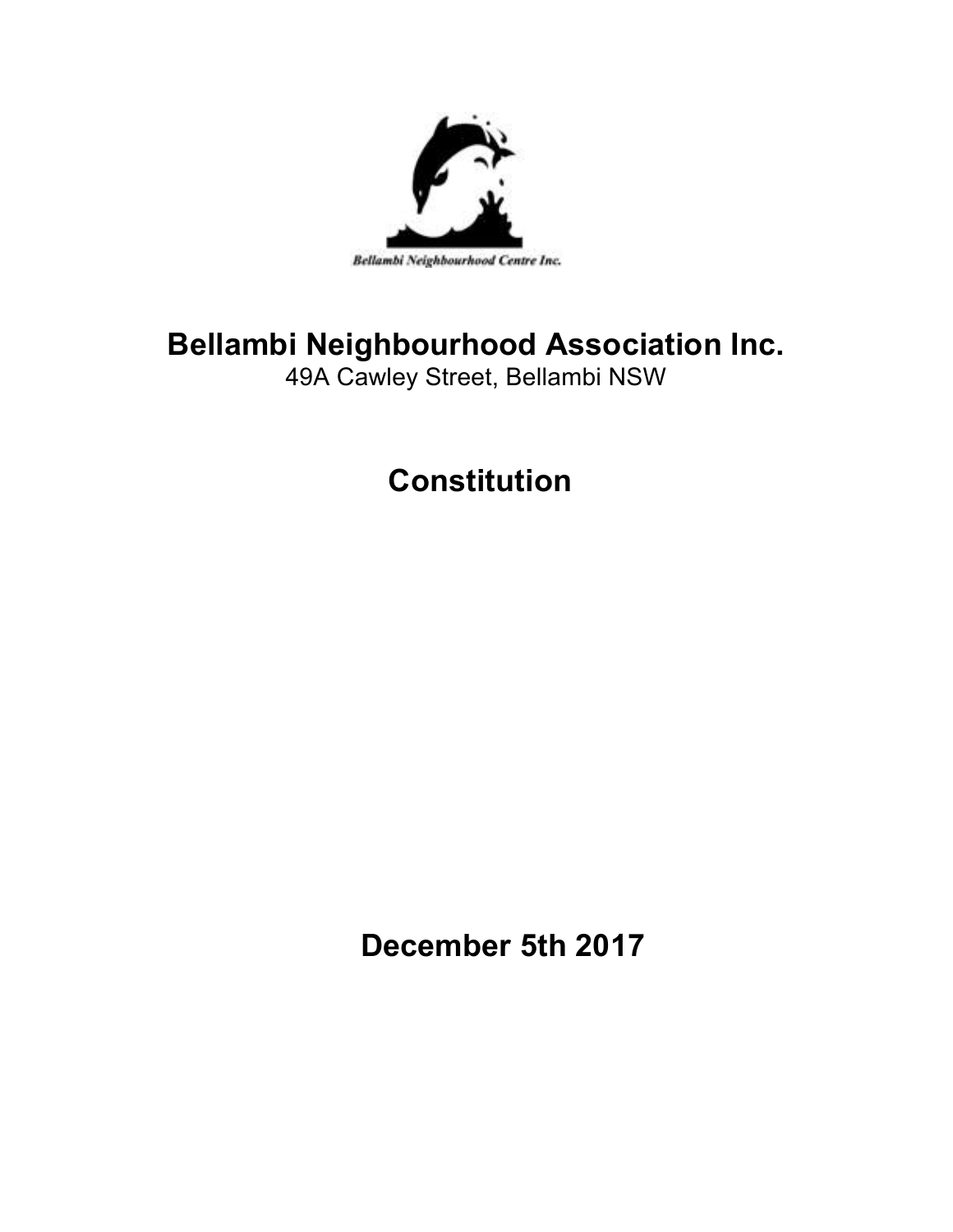# **TABLE OF CONTENTS**

| 1.                                                                 | Definitions                                                                                                                                                                                                                                                                                                                             | 3                                                                |
|--------------------------------------------------------------------|-----------------------------------------------------------------------------------------------------------------------------------------------------------------------------------------------------------------------------------------------------------------------------------------------------------------------------------------|------------------------------------------------------------------|
| 2.<br>3.<br>4.<br>5.<br>6.<br>7.<br>8.<br>9.<br>10.<br>11.<br>12.  | Part 2 MEMBERSHIP<br>Membership<br>Application for membership<br>Cessation of membership<br>Membership entitlements not transferrable<br>Resigning of membership<br>Register of members<br>Fees and subscriptions<br>Members' liabilities<br>Resolution of disputes<br>Disciplining of members<br>Right of appeal of disciplined member | 4<br>4<br>4<br>5<br>5<br>5<br>6<br>6<br>6<br>6<br>$\overline{7}$ |
| 13.<br>14.<br>15.<br>16.<br>17.<br>18.<br>19.<br>20.<br>21.<br>22. | Part 3 THE BOARD<br>Powers of the Board<br>Composition and membership of the Board<br>Election of Board members<br>Secretary<br>Treasurer<br>Vacancies<br>Board meetings and quorum<br>Use of technology at Board meetings<br>Delegation of Board to sub-Board<br>Voting and decisions                                                  | 8<br>8<br>8<br>9<br>9<br>10<br>10<br>11<br>11<br>12              |
| 23.<br>24.<br>25.<br>26.                                           | Part 4 GENERAL MEETINGS<br>Annual General Meetings - holding of<br>Annual General Meetings - calling of, notice and business at<br>Special General Meetings - calling of, notice and business at                                                                                                                                        | 13<br>13<br>13<br>14                                             |
| 27.<br>28.<br>29.<br>30.<br>31.<br>32.                             | Quorum for general meetings<br><b>Presiding Member</b><br>Adjournment<br>Making of decisions<br><b>Special Resolutions</b><br>Voting<br>Proxy votes not permitted                                                                                                                                                                       | 14<br>15<br>15<br>15<br>15<br>16                                 |
| 33.                                                                | Postal or electronic ballots                                                                                                                                                                                                                                                                                                            | 16                                                               |
| 34.<br>35.<br>36.<br>37.<br>38.<br>39.<br>40.<br>41.<br>42.        | Part 5 MISCELLANEOUS<br>Insurance<br>Funds - source<br>Funds - management<br>Association is non-profit<br>Change of name, objects and constitution<br>Custody of books<br>Inspection of books<br>Service of notice<br>Financial year                                                                                                    | 17<br>17<br>17<br>17<br>17<br>18<br>18<br>18<br>19               |

*Bellambi Neighbourhood Centre Association Inc. Constitution (December 5th 2017)*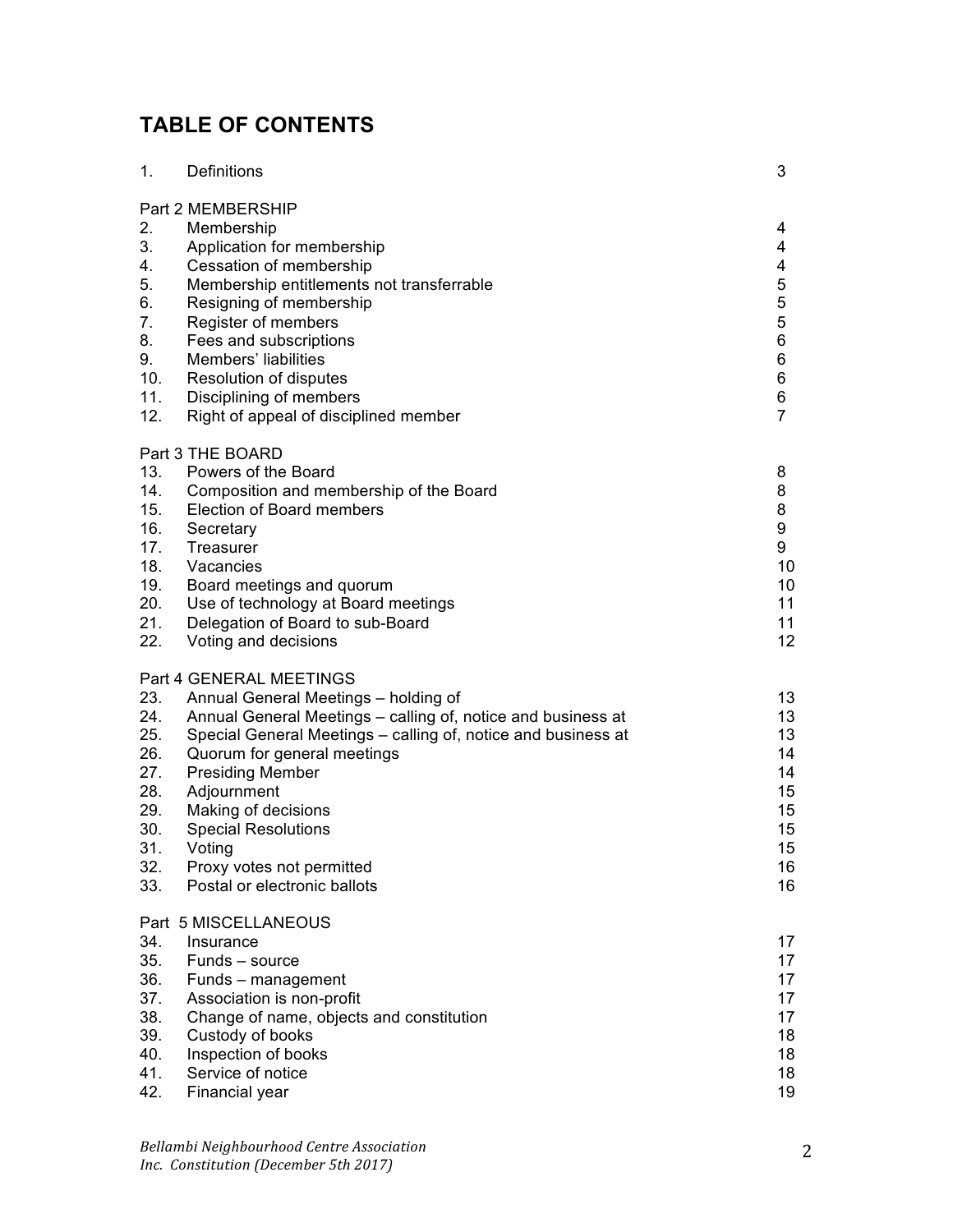## **1 Definitions**

(1) In this constitution:

*ordinary Board member* means a member of the Board who is not an office-bearer of the association.

*member* means a registered financial member of the Association.

*natural person* means an individual and not a company or an individual representing a company

*president* means the person holding office under this constitution as president of the association.

*public officer* means the person appointed to be the Public Officer of the Association in accordance with the *Associations Incorporation Act 2009* (NSW).

#### *secretary* means:

- (a) the person holding office under this constitution as secretary of the association, or
- (b) if no person holds that office the public officer of the association.

*special general meeting* means a general meeting of the association other than an annual general meeting.

*treasurer* means the person holding office under this constitution as treasurer of the association.

*the Act* means the *Associations Incorporation Act 2009* (NSW).

*the Regulation* means the *Associations Incorporation Regulation 2016* (NSW).

*vice president* means the person holding office under this constitution as vice president of the association.

- (2) In this constitution:
	- (a) a reference to a function includes a reference to a power, authority and duty, and
	- (b) a reference to the exercise of a function includes, if the function is a duty, a reference to the performance of the duty.
- (3) The provisions of the *Interpretation Act 1987* apply to and in respect of this constitution in the same manner as those provisions would so apply if this constitution were an instrument made under the Act.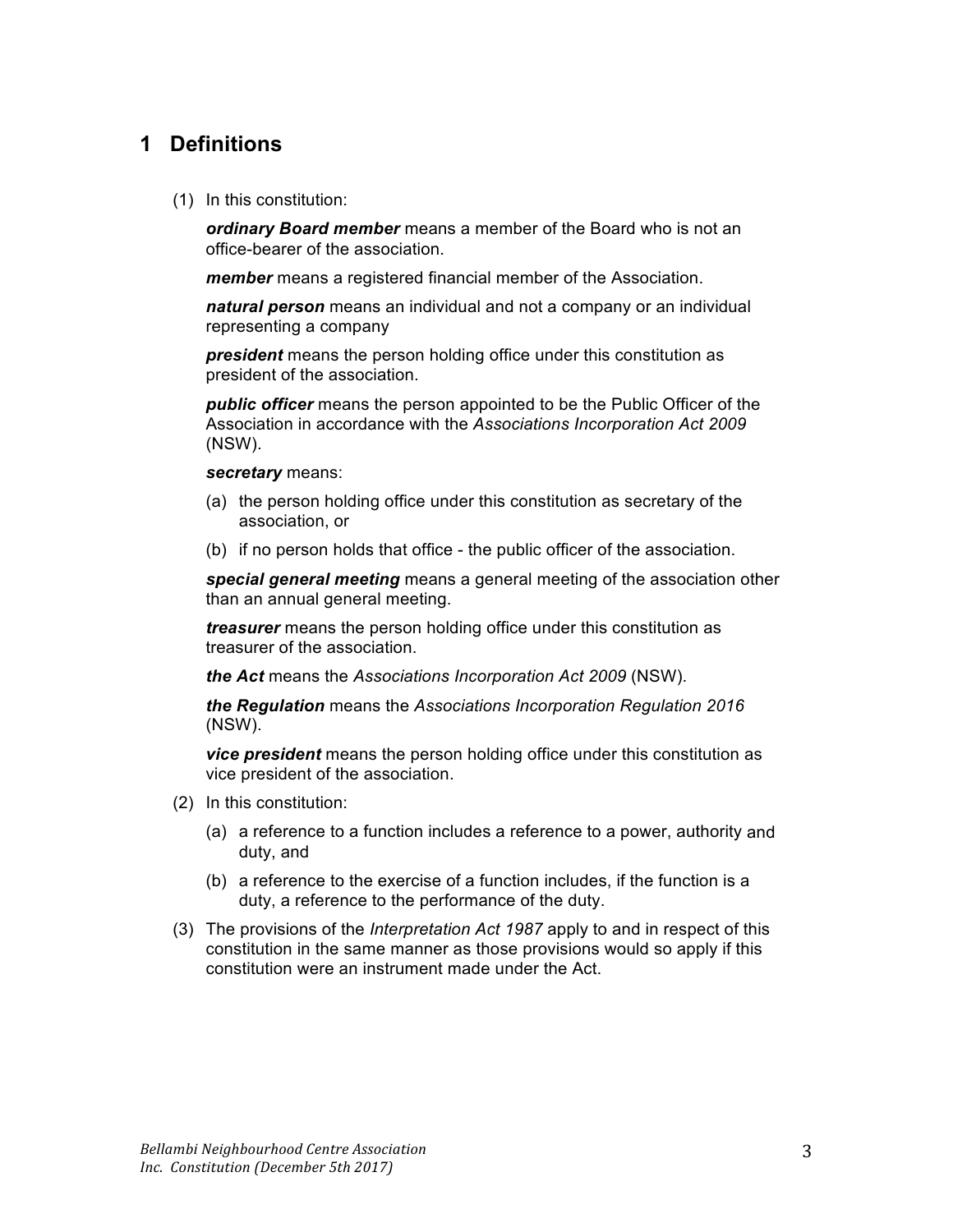## **Part 2 Membership**

## **2 Membership generally**

- (1) A person is eligible to be a member of the association if:
	- (a) the person is a natural person, and
	- (b) the person has applied and been approved for membership of the association in accordance with clause 3

## **3 Application for membership**

- (1) An application by a person for membership of the association:
	- (a) must be made in writing (including by email or other electronic means, if the committee so determines) in the form determined by the committee;
	- (b) must be lodged (including by electronic means, if the committee so determines) with the secretary of the association; and
	- (c) accompanied by the membership fee outlined in clause 8.
- (2) As soon as practicable after receiving an application for membership, the secretary must refer the application to the next ordinary Board meeting, which is to determine whether to approve or to reject the application.
- (3) As soon as practicable after the Board makes that determination, the secretary must notify the applicant in writing (including by email or other electronic means, if the Board so determines) that the Board approved or rejected the application (whichever is applicable).
- (4) The secretary must, on payment by the applicant of the amounts referred to in subclause (1) (c) within the period referred to in that provision, enter or cause to be entered the applicant's name in the register of members and, on the name being so entered, the applicant becomes a member of the association.

## **4 Cessation of membership**

A person ceases to be a member of the association if the person:

- (a) dies, or
- (b) resigns membership, or
- (c) is expelled from the association, or
- (d) fails to pay the annual membership fee under clause 8 (2) within 3 months after the fee is due.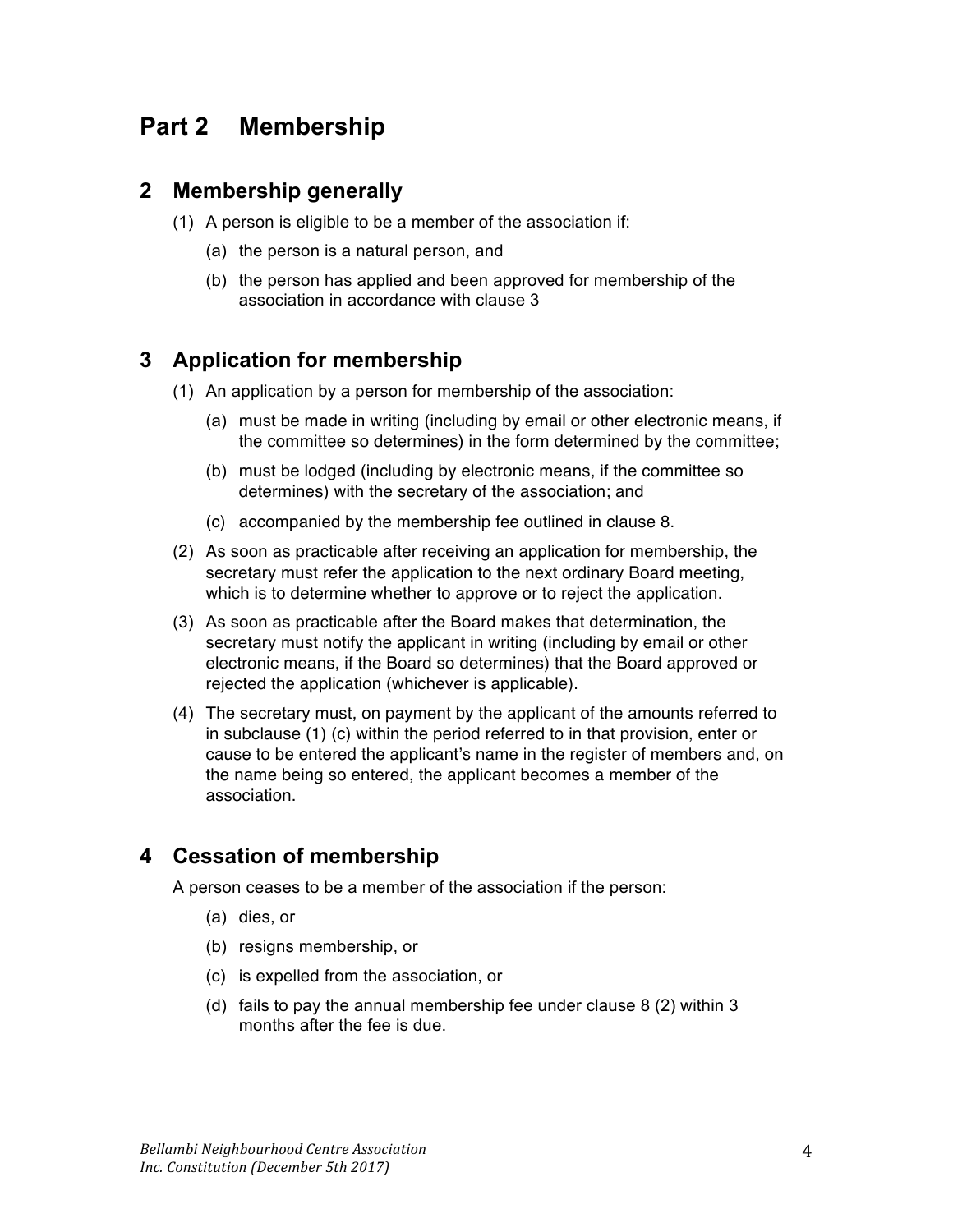## **5 Membership entitlements not transferable**

A right, privilege or obligation which a person has by reason of being a member of the association:

- (a) is not capable of being transferred or transmitted to another person, and
- (b) terminates on cessation of the person's membership.

#### **6 Resignation of membership**

- (1) A member of the association may resign from membership of the association by first giving to the secretary written notice of at least 1 month (or any other period that the Board may determine) of the member's intention to resign and, on the expiration of the period of notice, the member ceases to be a member, or with immediate effect if desired.
- (2) If a member of the association ceases to be a member under subclause (1), and in every other case where a member ceases to hold membership, the secretary must make an appropriate entry in the register of members recording the date on which the member ceased to be a member.

## **7 Register of members**

- (1) The secretary must establish and maintain a register of members of the association (whether in written or electronic form) specifying the name and postal, residential or email address of each person who is a member of the association together with the date on which the person became a member.
- (2) The register of members must be kept in New South Wales at the main premises of the association.
- (3) The register of members must be open for inspection, free of charge, by any member of the association at any reasonable hour, following a request in writing to the Board.
- (4) Any member exercising their right to inspect the registry under this clause is limited to inspecting a list of association members names and financial status only.
- (5) A member of the association may not obtain a copy of any part of the register.
- (6) If a member requests that any information contained on the register about the member (other than the member's name) not be available for inspection, that information must not be made available for inspection.
- (7) A member must not use information about a person obtained from the register to contact or send material to the person, other than for:
	- (a) the purposes of sending the person a newsletter, a notice in respect of a meeting or other event relating to the association or other material relating to the association as authorised by the Board, or
	- (b) any other purpose necessary to comply with a requirement of the Act or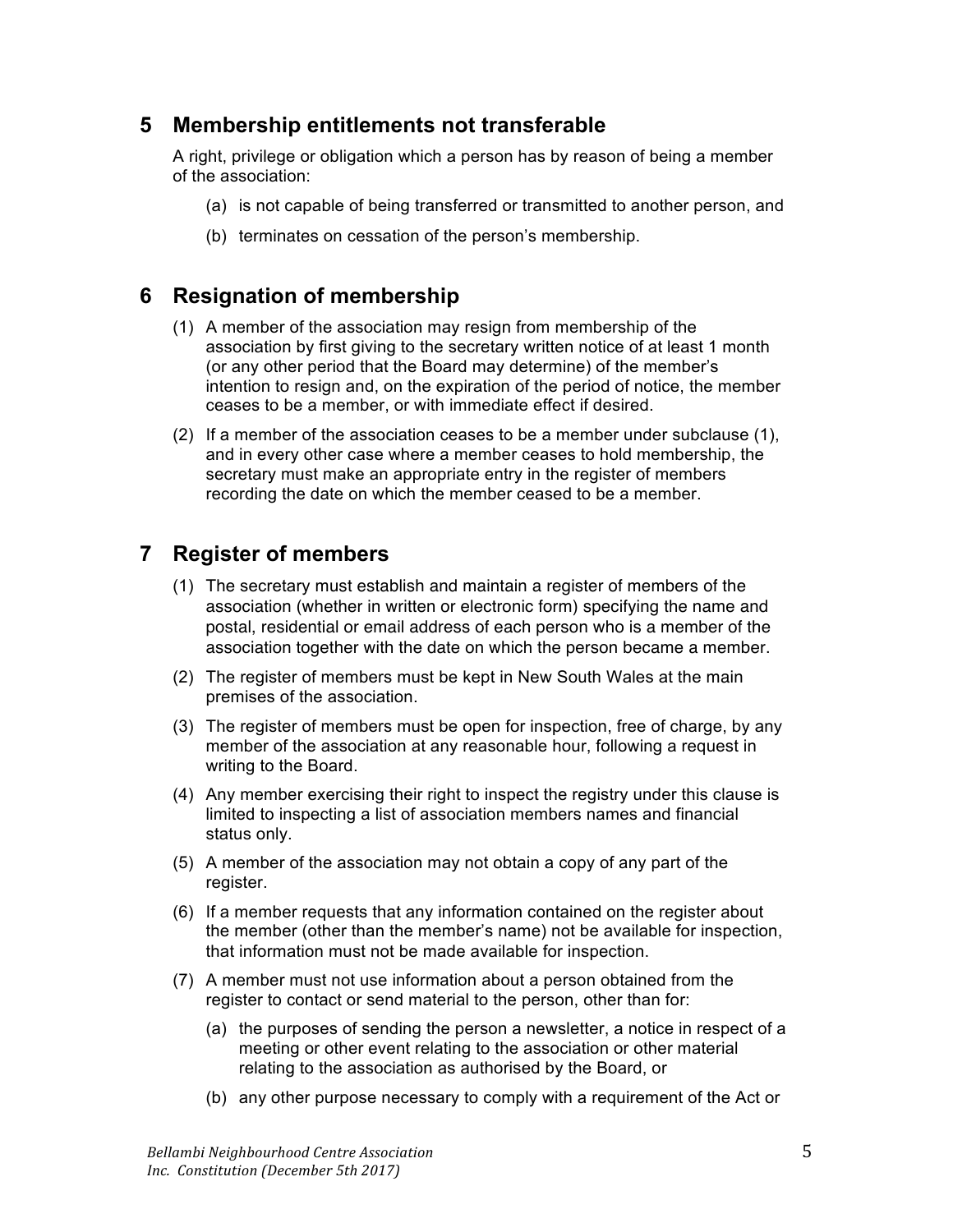the Regulation as authorised by the Board.

#### **8 Fees and subscriptions**

- (1) A member of the association must, on admission to membership, pay to the association a fee of \$2.00 plus GST or, if some other amount is determined by the Board, that other amount.
- (2) In addition to any amount payable by the member under subclause (1), a member of the association must pay to the association an annual membership fee of \$1 plus GST or, if some other amount is determined by the Board, that other amount:
	- (a) except as provided by paragraph (b), before the first day of the financial year of the association in each calendar year, or
	- (b) if the member becomes a member on or after the first day of the financial year of the association in any calendar year—on becoming a member and before the first day of the financial year of the association in each succeeding calendar year.

## **9 Members' liabilities**

The liability of a member of the association to contribute towards the payment of the debts and liabilities of the association or the costs, charges and expenses of the winding up of the association is limited to the amount, if any, unpaid by the member in respect of membership of the association as required by clause 8.

## **10 Resolution of disputes**

(1) A dispute between a member and another member (in their capacity as members) of the association, or a dispute between a member or members and the association, is to be resolved as outlined in the Dispute Resolution Policy and Procedures.

## **11 Disciplining of members**

- (1) A complaint may be made to the Board by any person that a member of the association:
	- (a) has refused or neglected to comply with a provision or provisions of this constitution, or
	- (b) has willfully acted in a manner prejudicial to the interests of the association.
- (2) The Board may refuse to deal with a complaint if it considers the complaint to be trivial or vexatious in nature.
- (3) If the Board decides to deal with the complaint, the complaint will be dealt with in accordance with the Complaint and Dispute Resolution Policy and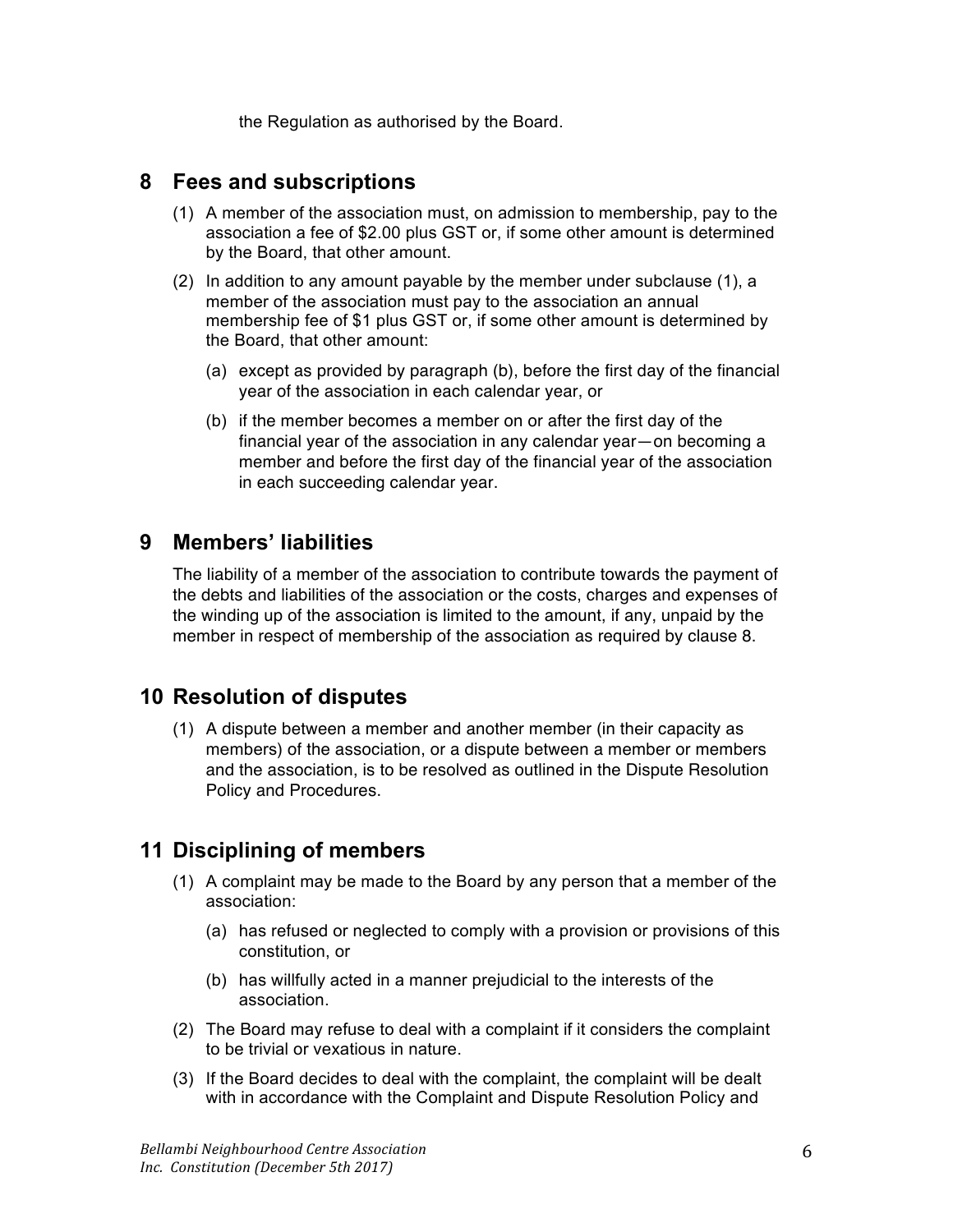Procedure.

- (4) The Board may, by resolution, expel the member from the association or suspend the member from membership of the association if, after considering the complaint and any submissions made in connection with the complaint, it is satisfied that the facts alleged in the complaint have been proved and the expulsion or suspension is warranted in the circumstances.
- (5) If the Board expels or suspends a member, the secretary must, within seven (7) days after the action is taken, cause written notice to be given to the member of the action taken, of the reasons given by the Board for having taken that action and of the member's right of appeal under clause 12.
- (6) The expulsion or suspension does not take effect:
	- (a) until the expiration of the period within which the member is entitled to appeal against the resolution concerned, or
	- (b) if within that period the member exercises the right of appeal, unless and until the association confirms the resolution under clause 12,

whichever is the later.

## **12 Right of appeal of disciplined member**

- (1) A member may appeal to the association in general meeting against a resolution of the Board under clause 11, within 7 days after notice of the resolution is served on the member, by lodging with the secretary a notice to that effect.
- (2) The notice may, but need not, be accompanied by a statement of the grounds on which the member intends to rely for the purposes of the appeal.
- (3) On receipt of a notice from a member under subclause (1), the secretary must notify the Board, which is to convene a general meeting of the association to be held within 28 days after the date on which the secretary received the notice.
- (4) At a general meeting of the association convened under subclause (3):
	- (a) no business other than the question of the appeal is to be transacted, and
	- (b) the Board and the member must be given the opportunity to state their respective cases orally or in writing, or both, and
	- (c) the members present are to vote by secret ballot on the question of whether the resolution should be confirmed or revoked.
- (5) The appeal is to be determined by a simple majority of votes cast by members of the association.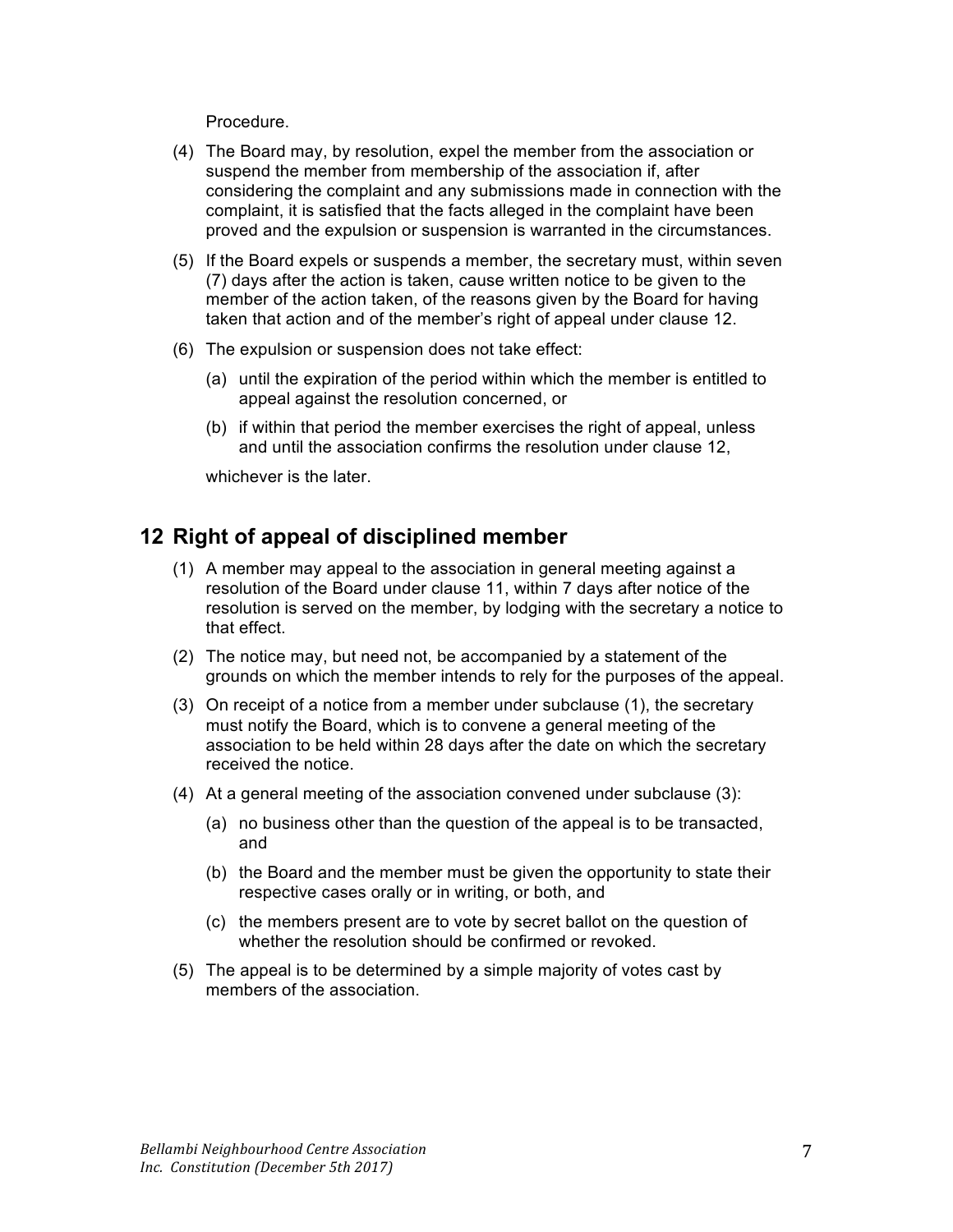# **Part 3 The Board**

## **13 Powers of the Board**

Subject to the Act, the Regulation, this constitution and any resolution passed by the association in general meeting, the Board:

- (a) is to control and manage the affairs of the association, and
- (b) may exercise all the functions that may be exercised by the association, other than those functions that are required by this constitution to be exercised by a general meeting of members of the association, and
- (c) has power to perform all the acts and do all things that appear to the Board to be necessary or desirable for the proper management of the affairs of the association.

## **14 Composition and membership of Board**

- (1) The Board is to consist of:
	- (a) the office-bearers of the association, and
	- (b) a minimum of three (3), and a maximum of five (5), ordinary Board members,

each of whom is to be elected at the annual general meeting of the association under clause 15.

- (2) The total number of Board members is to be a maximum of nine (9).
- (3) The office-bearers of the association are as follows:
	- (a) the president,
	- (b) the vice-president,
	- (c) the treasurer,
	- (d) the secretary.
- (4) A Board member may hold up to 2 offices (other than both the offices of president and vice-president).
- (5) There is no maximum number of consecutive terms for which a Board member may hold office.
- (6) Each member of the Board is, subject to this constitution, to hold office until immediately before the election of Board members at the annual general meeting next following the date of the member's election, and is eligible for re-election.

## **15 Election of Board members**

(1) Nominations of candidates for election as office-bearers of the association or as ordinary Board members: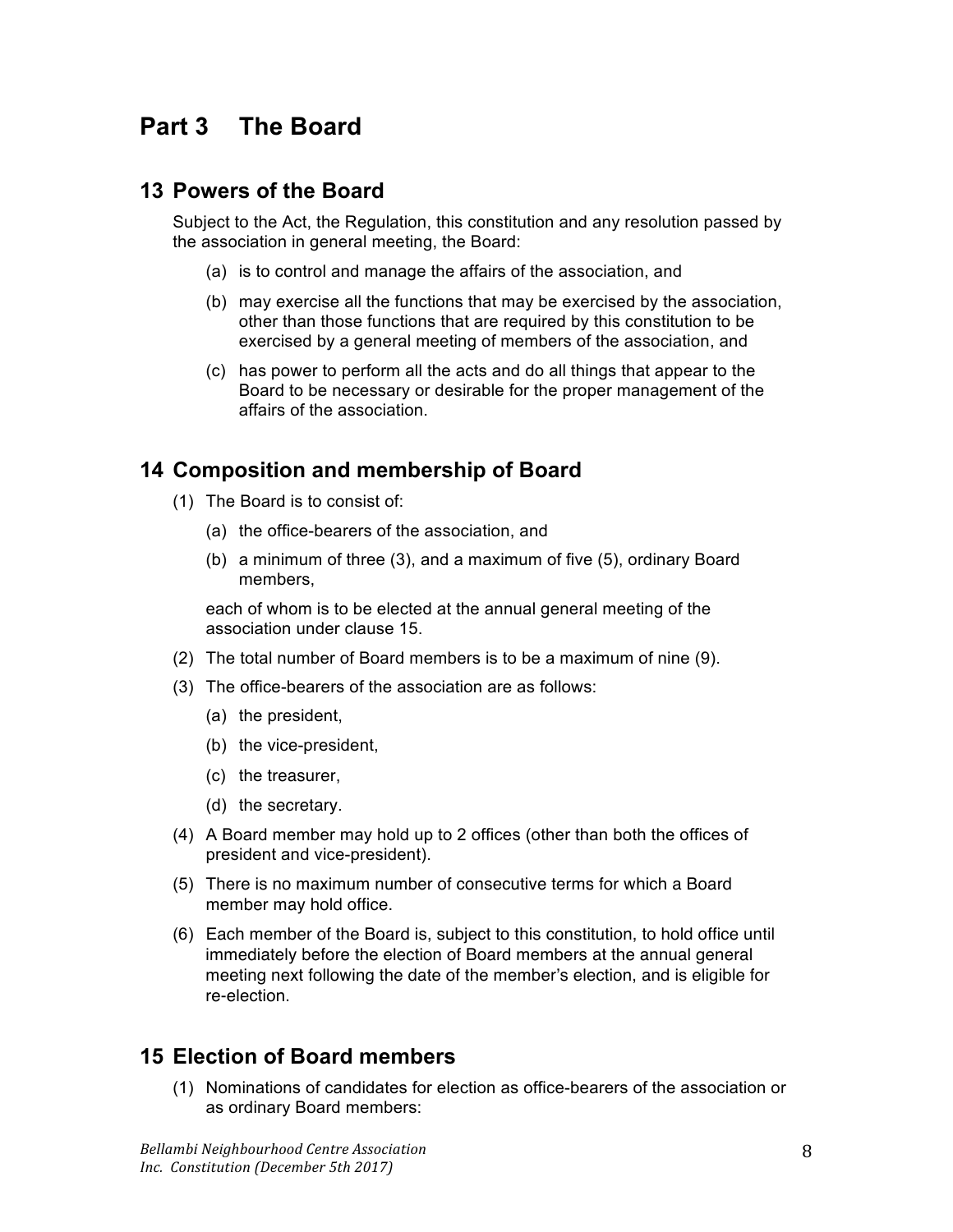- (a) must be made in writing, signed by two (2) members of the association and accompanied by the written consent of the candidate (which may be endorsed on the form of the nomination), and
- (b) must be delivered to the secretary of the association at least seven (7) days before the date fixed for the holding of the annual general meeting at which the election is to take place.
- (2) After the close of nominations the Secretary is responsible for providing that a list of people nominating for positions to be displayed on the Notice Board of the Centre, no later than five (5) days before the annual general meeting at which the election is to take place.
- (3) If insufficient nominations are received to fill all vacancies on the Board, the candidates nominated are taken to be elected and further nominations are to be received at the annual general meeting.
- (4) If insufficient further nominations are received, any vacant positions remaining on the Board are taken to be casual vacancies.
- (5) If the number of nominations received is equal to the number of vacancies to be filled, the persons nominated are taken to be elected.
- (6) If the number of nominations received exceeds the number of vacancies to be filled, a ballot is to be held.
- (7) The ballot for the election of office-bearers and ordinary Board members of the Board is to be conducted at the annual general meeting in any usual and proper manner that the Board directs.
- (8) A person nominated as a candidate for election as an office-bearer or as an ordinary Board member of the association must be a member of the association.

## **16 Secretary**

- (1) It is the duty of the secretary to keep minutes (whether in written or electronic form) of:
	- (a) all appointments of office-bearers and members of the Board, and
	- (b) the names of members of the Board present at a Board meeting or a general meeting, and
	- (c) all proceedings at Board meetings and general meetings.
- (3) Minutes of proceedings at a meeting must be circulated to all Board members at least seven (7) days prior to the next meeting of the Board. The Board must then accept the minutes of the previous meeting as being true and accurate at that meeting.

## **17 Treasurer**

It is the duty of the treasurer of the association to ensure:

(a) that all money due to the association is collected and received and that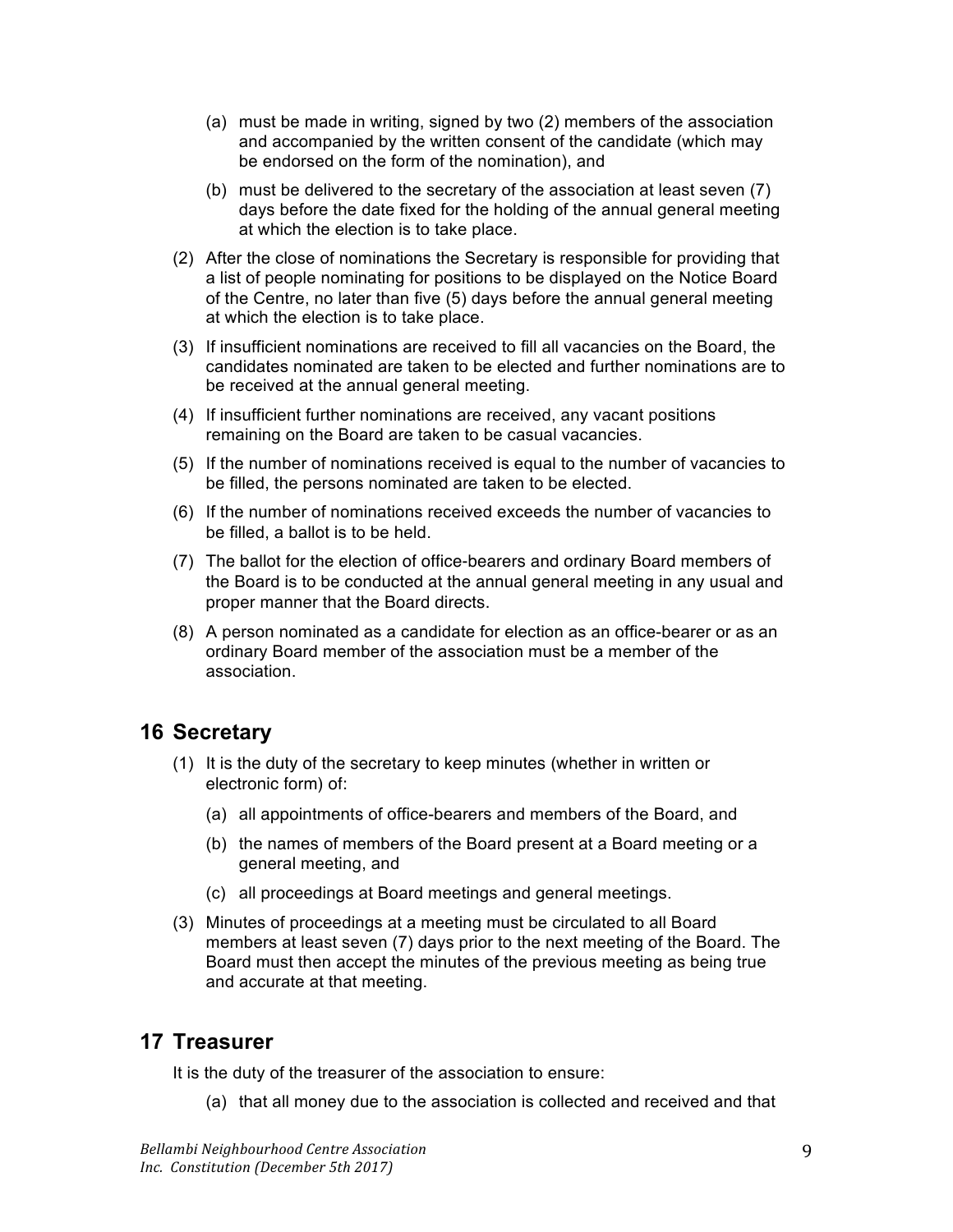all payments authorised by the association are made, and

(b) that correct books and accounts are kept showing the financial affairs of the association, including full details of all receipts and expenditure connected with the activities of the association.

#### **18 Casual vacancies**

- (1) In the event of a casual vacancy occurring in the membership of the Board, the Board may appoint a member of the association to fill the vacancy and the member so appointed is to hold office, subject to this constitution, until the annual general meeting next following the date of the appointment.
- (2) A casual vacancy in the office of a member of the Board occurs if the member:
	- (a) dies, or
	- (b) ceases to be a member of the association, or
	- (c) is or becomes an insolvent under administration within the meaning of the *Corporations Act 2001* of the Commonwealth, or
	- (d) resigns office by notice in writing given to the secretary, or
	- (e) becomes a mentally incapacitated person, or
	- (f) is absent without the consent of the Board from 3 consecutive meetings of the Board, or
	- (g) is convicted of an offence involving fraud or dishonesty for which the maximum penalty on conviction is imprisonment for not less than 3 months, or
	- (h) is prohibited from being a director of a company under Part 2D.6 (Disqualification from managing corporations) of the *Corporations Act 2001* of the Commonwealth.

## **19 Board meetings and quorum**

- (1) The Board must meet at least three (3) times in each period of 12 months at the place and time that the Board may determine.
- (2) Additional meetings of the Board may be convened by the president or by any member of the Board.
- (3) Oral or written notice of a meeting of the Board must be given by the secretary to each member of the Board at least seven (7) days (or any other period that may be unanimously agreed on by the members of the Board) before the time appointed for the holding of the meeting.
- (4) Notice of a meeting given under subclause (3) must specify the general nature of the business to be transacted at the meeting and no business other than that business is to be transacted at the meeting, except business which the Board members present at the meeting unanimously agree to treat as urgent business.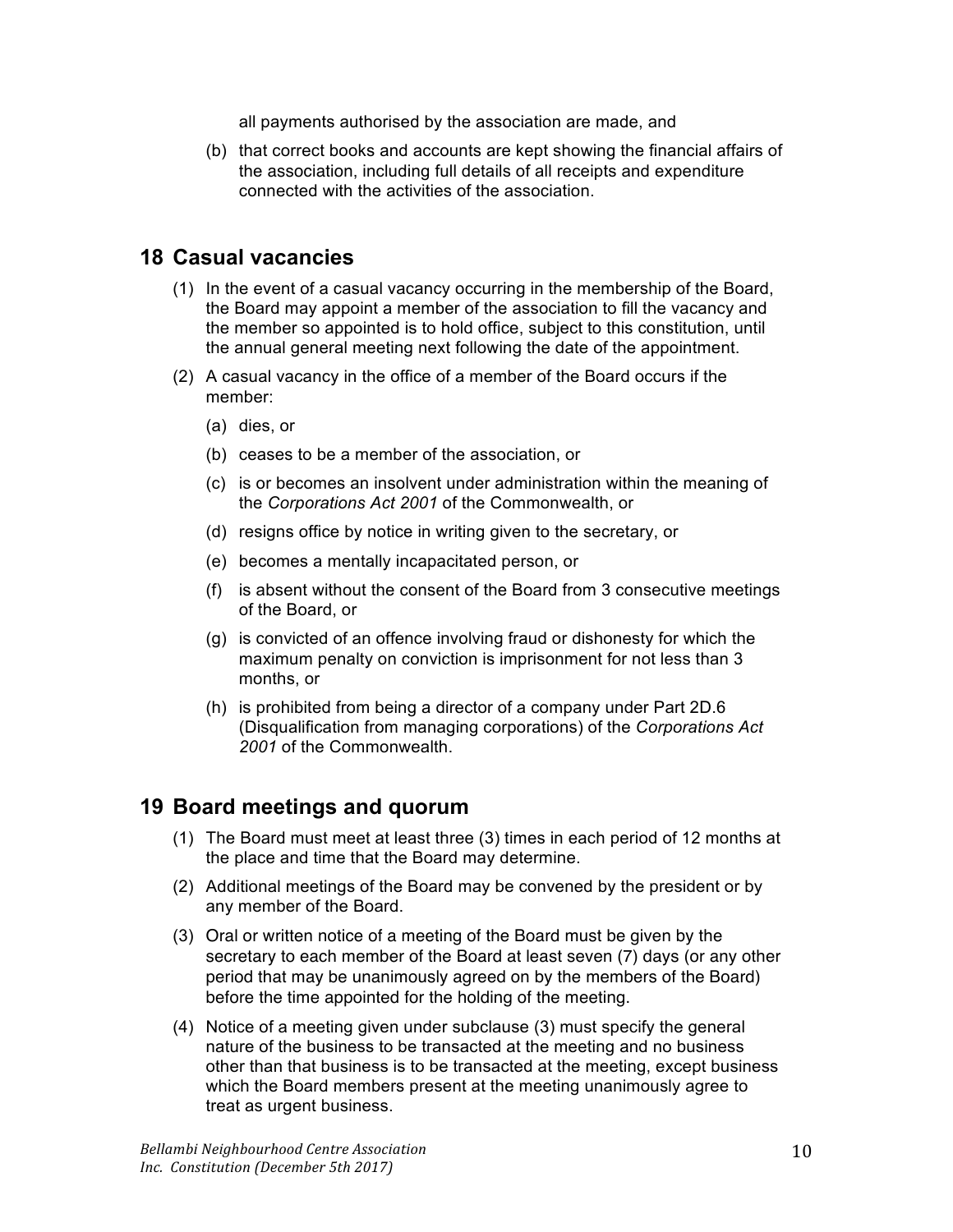- (5) Half of the members of the Board constitutes a quorum for the transaction of the business of a meeting of the Board.
- (6) No business is to be transacted by the Board unless a quorum is present and if, within half an hour of the time appointed for the meeting, a quorum is not present, the meeting is to stand adjourned to a new date as notified to members by the Secretary.
- (8) At a meeting of the Board:
	- (a) the president or, in the president's absence, the vice-president is to preside, or
	- (b) if the president and the vice-president are absent or unwilling to act, one of the remaining members of the Board chosen by the members present at the meeting is to preside.

## **20 Use of technology at Board meetings**

- (1) A Board meeting may be held at two (2) or more venues using any technology approved by the Board that gives each of the Board's members a reasonable opportunity to participate.
- (2) A Board member who participates in a Board meeting using that technology is taken to be present at the meeting and, if the member votes at the meeting, is taken to have voted in person.

## **21 Delegation by Board to sub-Board**

- (1) The Board may, by instrument in writing, delegate to one or more sub-Boards (consisting of the member or members of the association that the Board thinks fit) the exercise of any of the functions of the Board that are specified in the instrument, other than:
	- (a) this power of delegation, and
	- (b) a function which is a duty imposed on the Board by the Act or by any other law.
- (2) Sub-Boards must act in accordance with the Delegations Policy and Procedure
- (3) Despite any delegation under this clause, the Board may continue to exercise any function delegated.
- (4) Any act or thing done or suffered by a sub-Board acting in the exercise of a delegation under this clause has the same force and effect as it would have if it had been done or suffered by the Board.
- (5) The Board may, by instrument in writing, revoke wholly or in part any delegation under this clause.
- (6) A sub-Board may meet and adjourn as it thinks proper.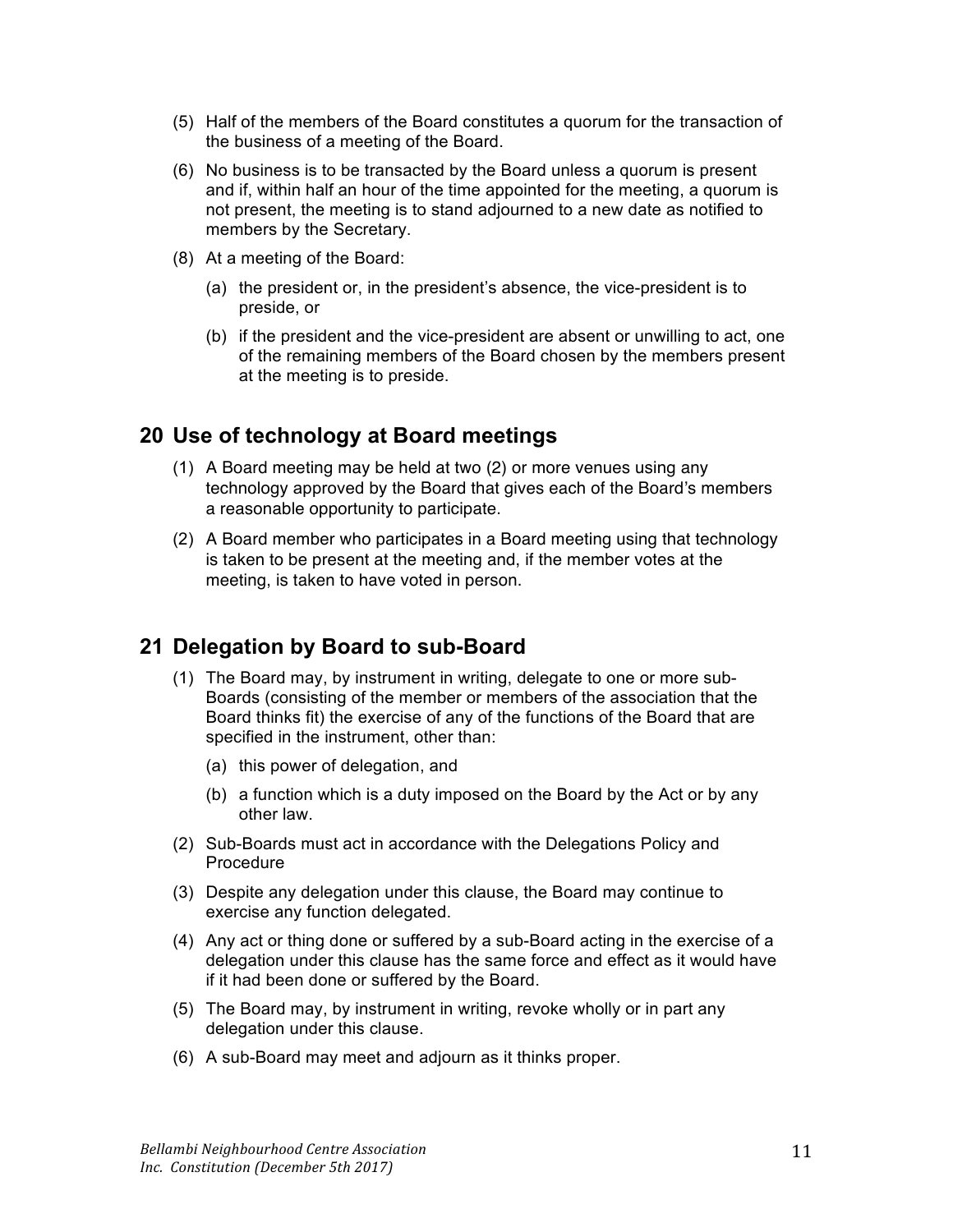## **22 Voting and decisions**

- (1) Each member present at a meeting of the Board or of any sub-Board appointed by the Board (including the person presiding at the meeting) is entitled to one vote but, in the event of an equality of votes on any question, the person presiding may exercise a second or casting vote.
- (2) The Board may act despite any vacancy on the Board.
- (3) Any act or thing done or suffered, or purporting to have been done or suffered, by the Board or by a sub-Board appointed by the Board, is valid and effectual despite any defect that may afterwards be discovered in the appointment or qualification of any member of the Board or sub-Board.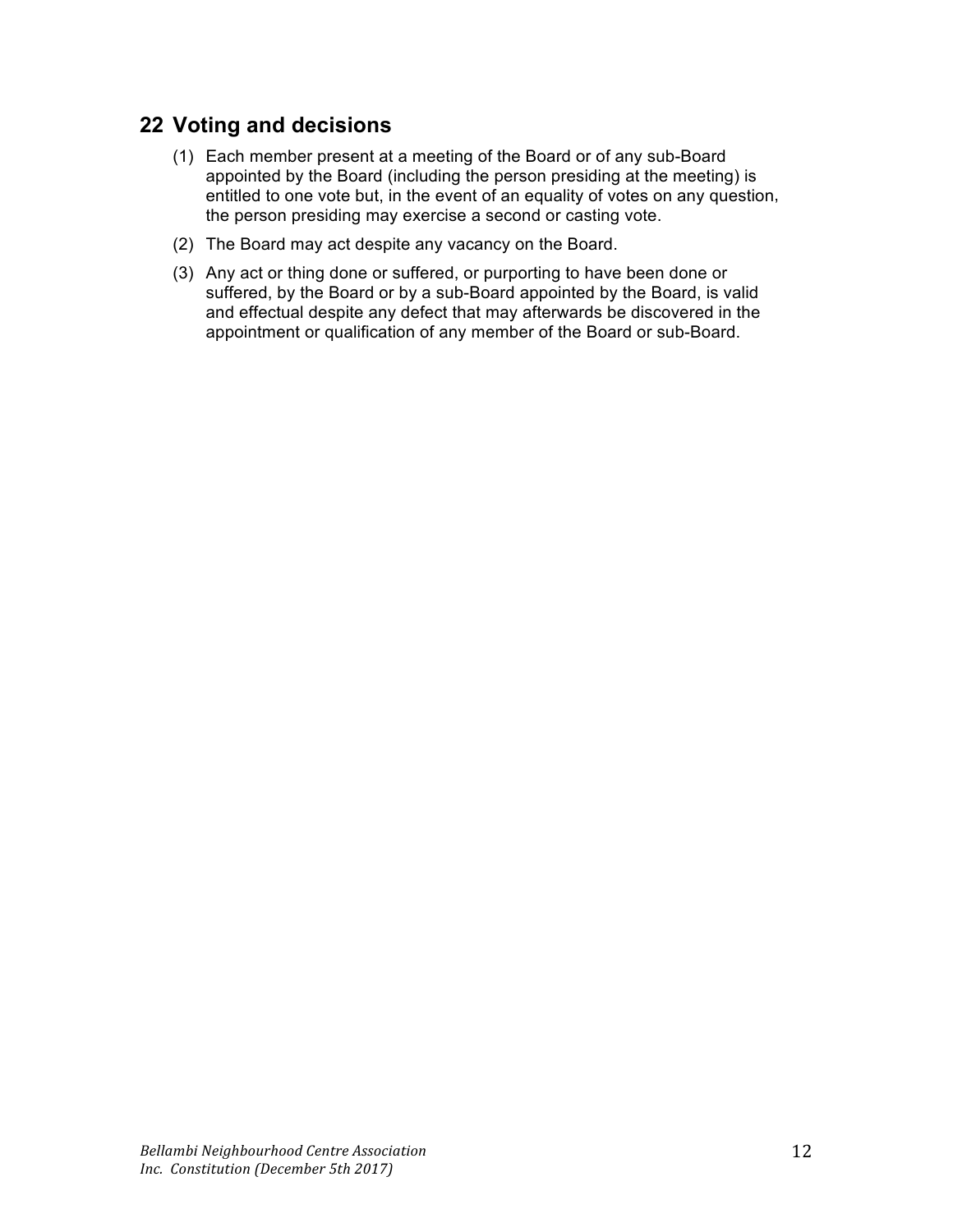## **Part 4 General meetings**

## **23 Annual general meetings - holding of**

- (1) The association must hold its first annual general meeting within 18 months after its registration under the Act.
- (2) The association must hold its annual general meetings:
	- (a) within six (6) months after the close of the association's financial year, or
	- (b) within any later time that may be allowed or prescribed under section 37 (2) (b) of the Act.

## **24 Annual general meetings – calling of, notice and business at**

- (1) The annual general meeting of the association is, subject to the Act and to clause 25, to be convened on the date and at the place and time that the Board thinks fit.
- (2) Members of the association must be given fourteen (14) days notice of the holding of the annual general meeting, or twenty-one (21) days notice if the annual general meeting is to consider a special resolution.
- (2) In addition to any other business which may be transacted at an annual general meeting, the business of an annual general meeting is to include the following:
	- (a) to confirm the minutes of the last preceding annual general meeting and of any special general meeting held since that meeting,
	- (b) to receive from the Board reports on the activities of the association during the last preceding financial year,
	- (c) to elect office-bearers of the association and ordinary Board members,
	- (d) to receive and consider any financial statement or report required to be submitted to members under the Act.
- (3) An annual general meeting must be specified as that type of meeting in the notice convening it.

## **25 Special general meetings - calling of, notice and business at**

- (1) The Board may, whenever it thinks fit, convene a special general meeting of the association.
- (2) The Board must, on the requisition of at least 5% of the total number of members, convene a special general meeting of the association.
- (3) A requisition of members for a special general meeting: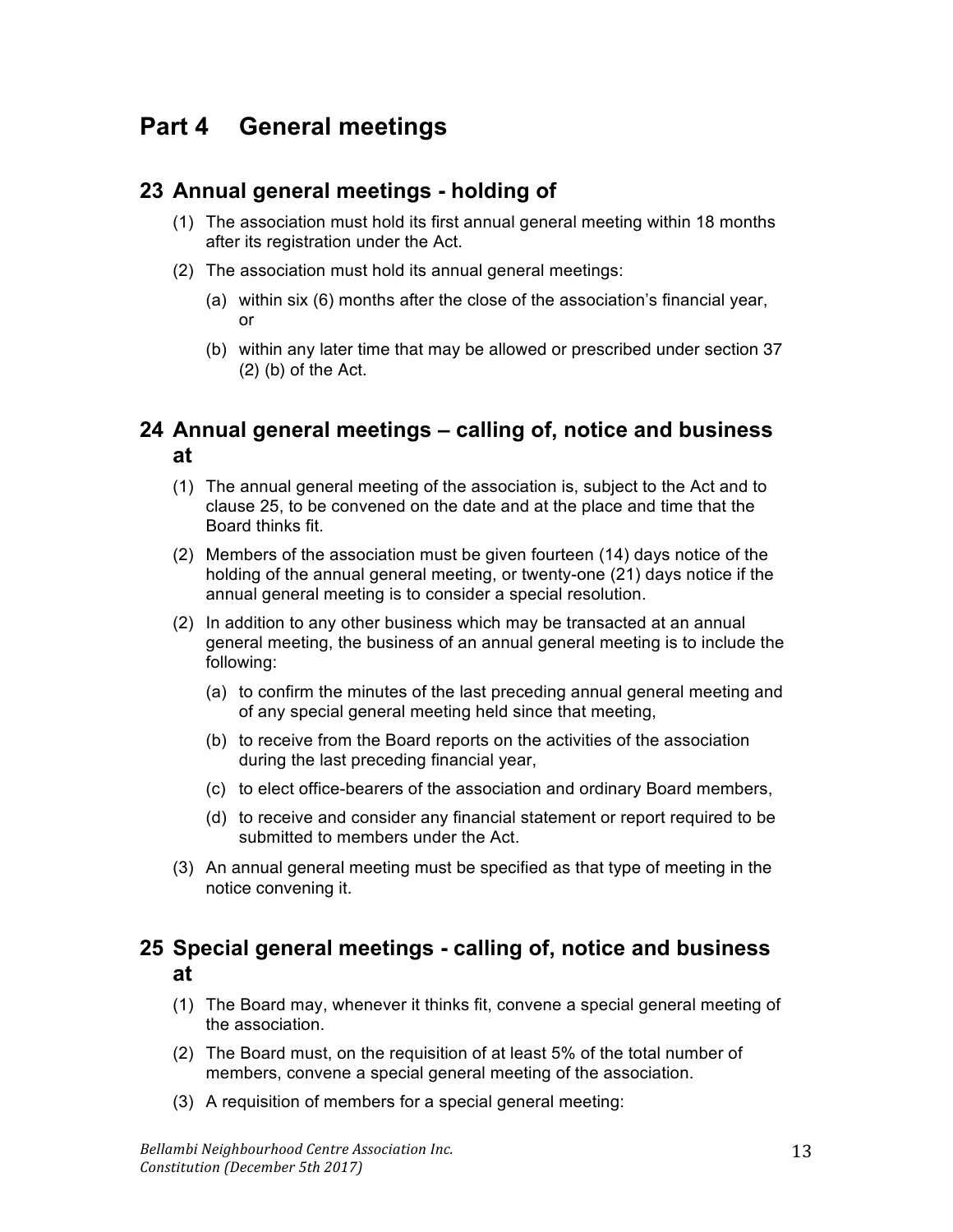- (a) must be in writing, and
- (b) must state the purpose or purposes of the meeting, and
- (c) must be signed by the members making the requisition, and
- (d) must be lodged with the secretary, and
- (e) may consist of several documents in a similar form, each signed by one or more of the members making the requisition.
- (4) The Secretary must table the requisition for a special general meeting at the next ordinary meeting of the Board. The Board must convene the special general meeting within one (1) month of the meeting in which the requisition for a special general meeting was tabled.
- (5) Members of the Association must be given fourteen (14) days notice of the special general meeting, or twenty-one (21) days notice if a special resolution is to be considered.
- (6) For the purposes of subclause (3):
	- (a) a requisition may be in electronic form, and
	- (b) a signature may be transmitted, and a requisition may be lodged, by electronic means.
- (7) No other business, apart from that listed on the requisition may be considered at the special general meting.

## **26 Quorum for general meetings**

- (1) No item of business is to be transacted at a general meeting unless a quorum of members entitled under this constitution to vote is present during the time the meeting is considering that item.
- (2) Five (5) members present (being members entitled under this constitution to vote at a general meeting) constitute a quorum for the transaction of the business of a general meeting.
- (3) If within half an hour after the appointed time for the commencement of a general meeting a quorum is not present, the meeting:
	- (a) if convened on the requisition of members—is to be dissolved, and
	- (b) in any other case—is to stand adjourned to another date and time as determined by the commit.

#### **27 Presiding member**

- (1) The president or, in the president's absence, the vice-president, is to preside as chairperson at each general meeting of the association.
- (2) If the president and the vice-president are absent or unwilling to act, the members present must elect one of their number to preside as chairperson at the meeting.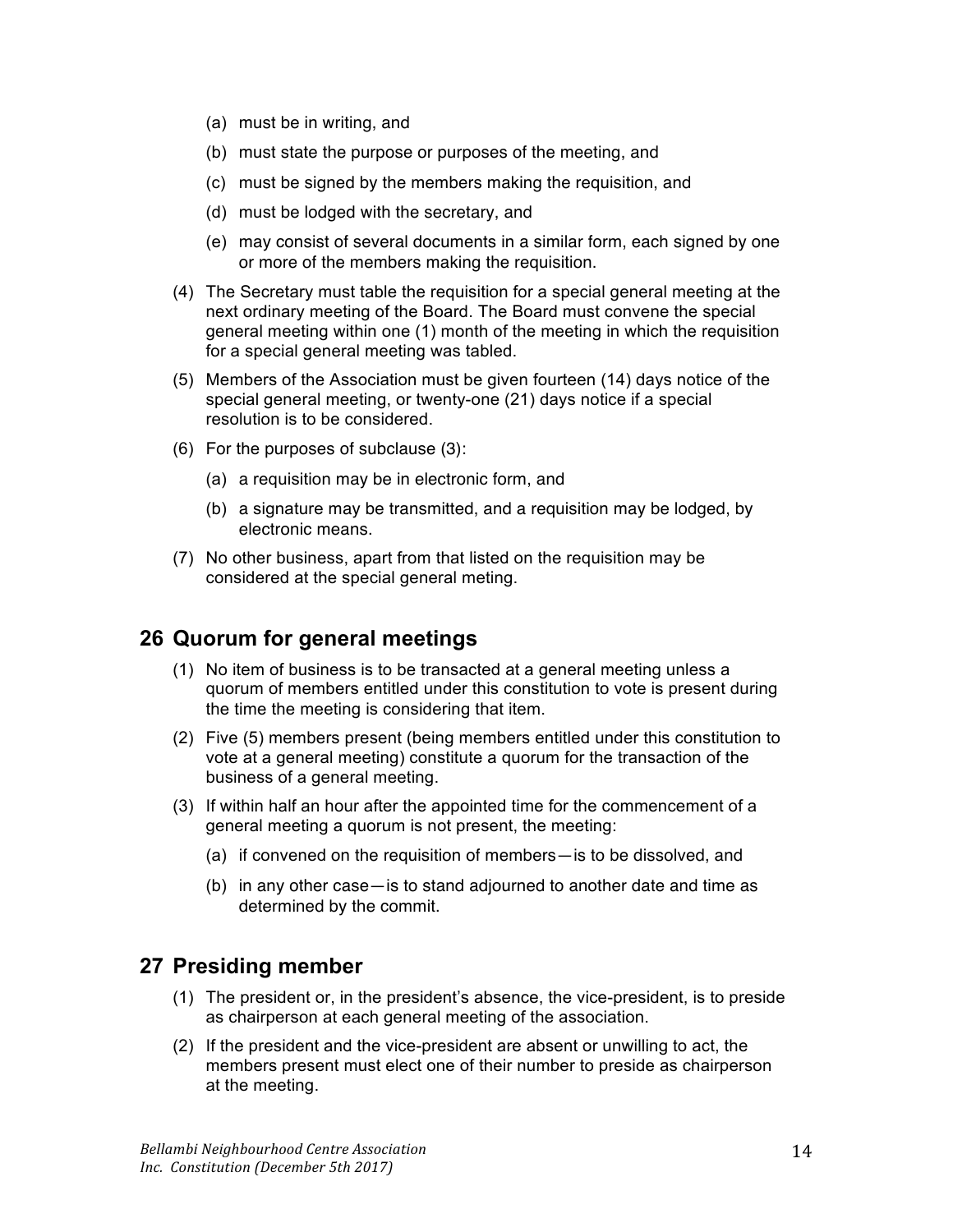## **28 Adjournment**

- (1) The chairperson of a general meeting at which a quorum is present may, with the consent of the majority of members present at the meeting, adjourn the meeting from time to time and place to place, but no business is to be transacted at an adjourned meeting other than the business left unfinished at the meeting at which the adjournment took place.
- (2) If a general meeting is adjourned for 14 days or more, the secretary must give written or oral notice of the adjourned meeting to each member of the association stating the place, date and time of the meeting and the nature of the business to be transacted at the meeting.
- (3) Except as provided in subclauses (1) and (2), notice of an adjournment of a general meeting or of the business to be transacted at an adjourned meeting is not required to be given.

## **29 Making of decisions**

- (1) A question arising at a general meeting of the association is to be determined by:
	- (a) a show of hands, or
	- (b) if on the motion of the chairperson or if 5 or more members present at the meeting decide that the question should be determined by a written ballot—a secret written ballot.
- (2) If the question is to be determined by a show of hands, a declaration by the chairperson that a resolution has, on a show of hands, been carried or carried unanimously or carried by a particular majority or lost, or an entry to that effect in the minute book of the association, is evidence of the fact without proof of the number or proportion of the votes recorded in favour of or against that resolution.
- (3) Subclause (2) applies to a method determined by the Board under subclause (1) (a) in the same way as it applies to a show of hands.
- (4) If the question is to be determined by a written ballot, the ballot is to be conducted in accordance with the directions of the chairperson.

## **30 Special resolutions**

A special resolution may only be passed by the association in accordance with section 39 of the Act.

## **31 Voting**

- (1) On any question arising at a general meeting of the association a member has one vote only.
- (2) In the case of an equality of votes on a question at a general meeting, the chairperson of the meeting is entitled to exercise a second or casting vote.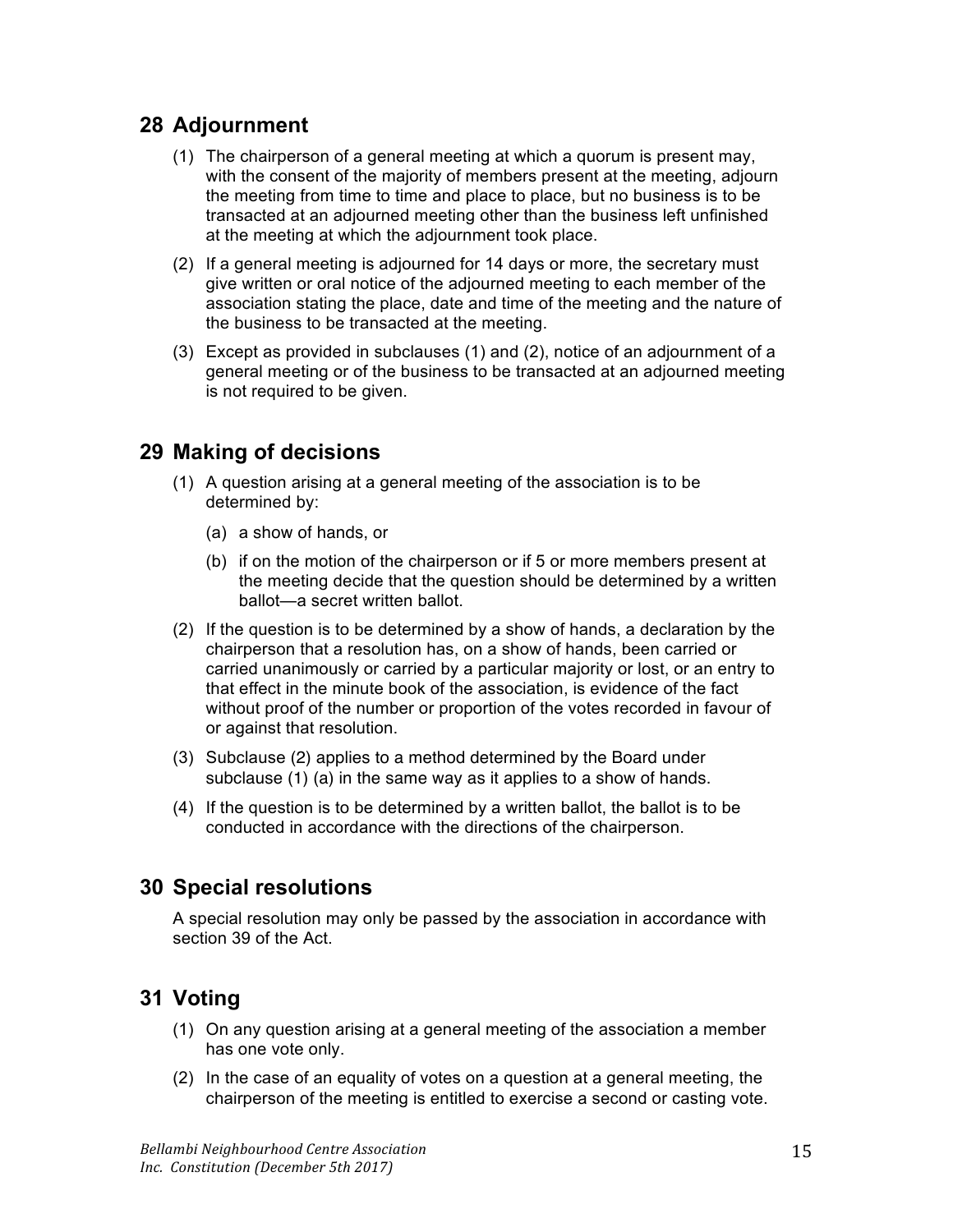- (3) A member is not entitled to vote at any general meeting of the association unless all money due and payable by the member to the association has been paid.
- (4) A member is not entitled to vote at any general meeting of the association if the member is under 18 years of age.

#### **32 Proxy votes not permitted**

Proxy voting must not be undertaken at or in respect of a general meeting.

## **33 Postal or electronic ballots**

- (1) The association may hold a postal or electronic ballot (as the Board determines) to determine any issue or proposal (other than an appeal under clause 12).
- (2) A postal or electronic ballot is to be conducted in accordance with Schedule 3 to the Regulation.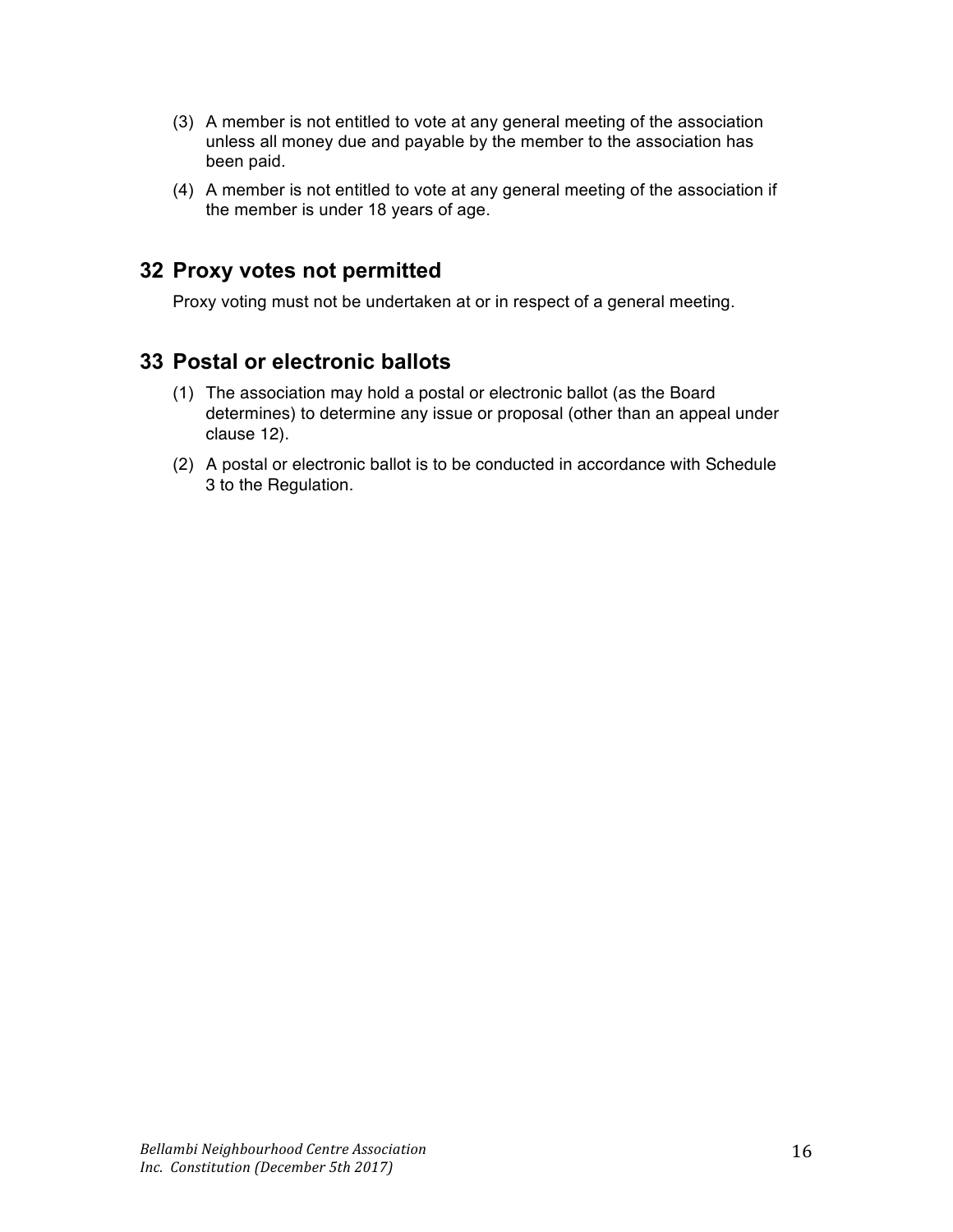# **Part 5 Miscellaneous**

#### **34 Insurance**

The association may effect and maintain insurance.

#### **35 Funds - source**

- (1) The funds of the association are to be derived from annual subscriptions of members, donations and, subject to any resolution passed by the association in general meeting, any other sources that the Board determines.
- (2) All money received by the association must be deposited as soon as practicable and without deduction to the credit of the association's bank or other authorised deposit-taking institution account.
- (3) The association must, as soon as practicable after receiving any money, issue an appropriate receipt.

#### **36 Funds - management**

- (1) Subject to any resolution passed by the association in general meeting, the funds of the association are to be used solely in pursuance of the objects of the association in the manner that the Board determines.
- (2) All cheques, drafts, bills of exchange, promissory notes and other negotiable instruments must be signed by 2 authorised signatories.

## **37 Association is non-profit**

- (1) Subject to the Act and the Regulation, the association must apply its funds and assets solely in pursuance of the objects of the association and must not conduct its affairs so as to provide a pecuniary gain for any of its members.
- (2) The Association must not continue to operate if insolvent.

## **38 Distribution of property on winding up of association**

- (1) Subject to the Act and the Regulations, in a winding up of the association, any surplus property of the association is to be transferred to another organisation with similar objects and which is not carried on for the profit or gain of its individual members.
- (2) In this clause, a reference to the surplus property of an association is a reference to that property of the association remaining after satisfaction of the debts and liabilities of the association and the costs, charges and expenses of the winding up of the association.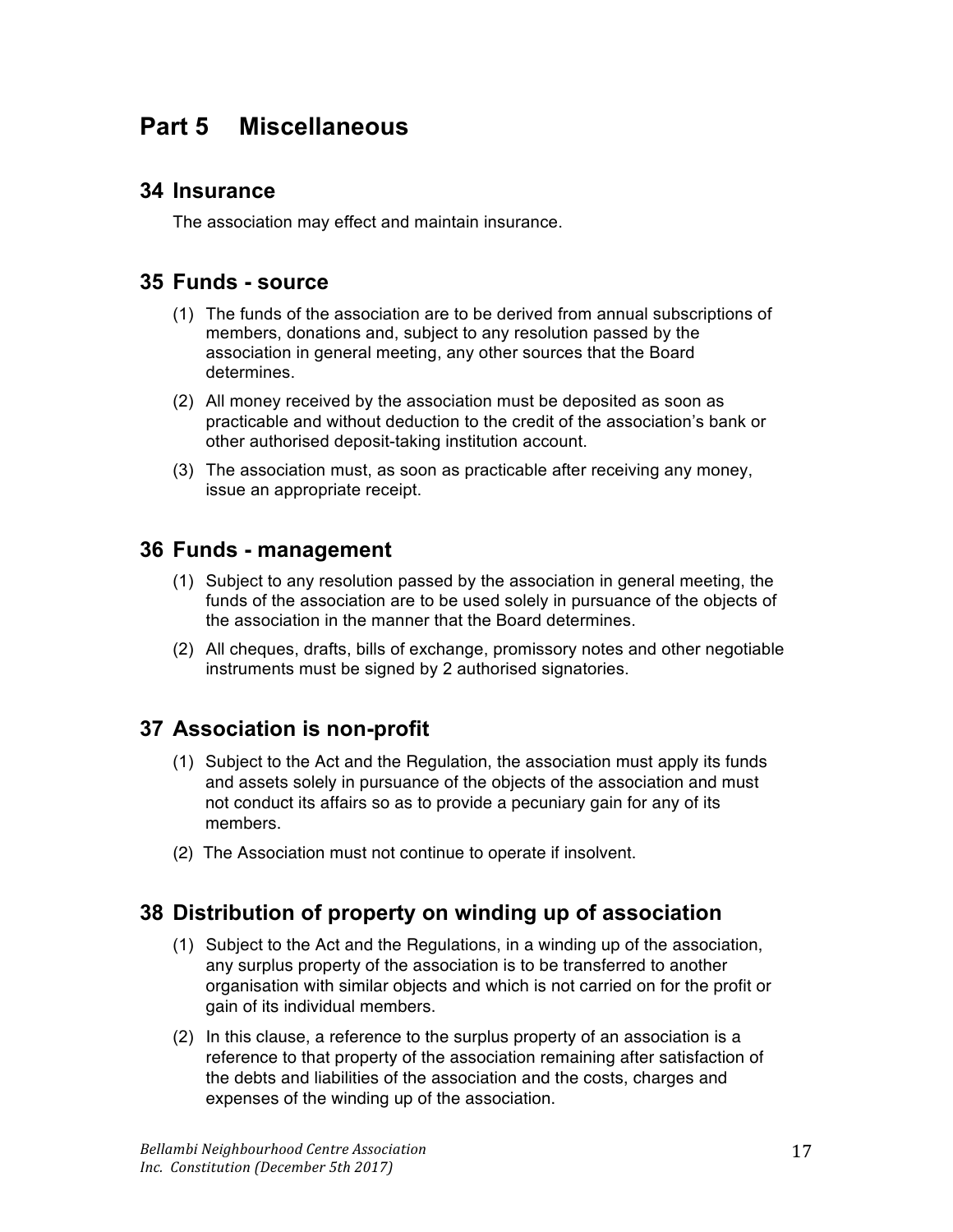## **39 Change of name, objects and constitution**

- (1) An application for registration of a change in the association's name, objects or constitution in accordance with section 10 of the Act is to be made by the public officer or a Board member.
- (2) This Constiution may only be amended by Special Resolution.

## **40 Custody of books**

Except as otherwise provided by this constitution, all records, books and other documents relating to the association must be kept in New South Wales:

- (a) at the main premises of the association, in the custody of the public officer or a member of the association (as the Board determines), or
- (b) if the association has no premises, at the association's official address, in the custody of the public officer.

#### **41 Inspection of books**

- (1) The following documents must be open to inspection, free of charge, by a member of the association at any reasonable hour:
	- (a) records, books and other financial documents of the association,
	- (b) this constitution,
	- (c) minutes of all Board meetings and general meetings of the association.
- (2) A member of the association may not obtain a copy of any of the documents referred to in subclause (1).
- (3) Despite subclauses (1) and (2), the Board may refuse to permit a member of the association to inspect or obtain a copy of records of the association that relate to confidential, personal, employment, commercial or legal matters or where to do so may be prejudicial to the interests of the association.

## **42 Service of notices**

- (1) For the purpose of this constitution, a notice may be served on or given to a person:
	- (a) by delivering it to the person personally, or
	- (b) by sending it by pre-paid post to the address of the person, or
	- (c) by sending it by facsimile transmission or some other form of electronic transmission to an address specified by the person for giving or serving the notice.
- (2) For the purpose of this constitution, a notice is taken, unless the contrary is proved, to have been given or served:
	- (a) in the case of a notice given or served personally, on the date on which